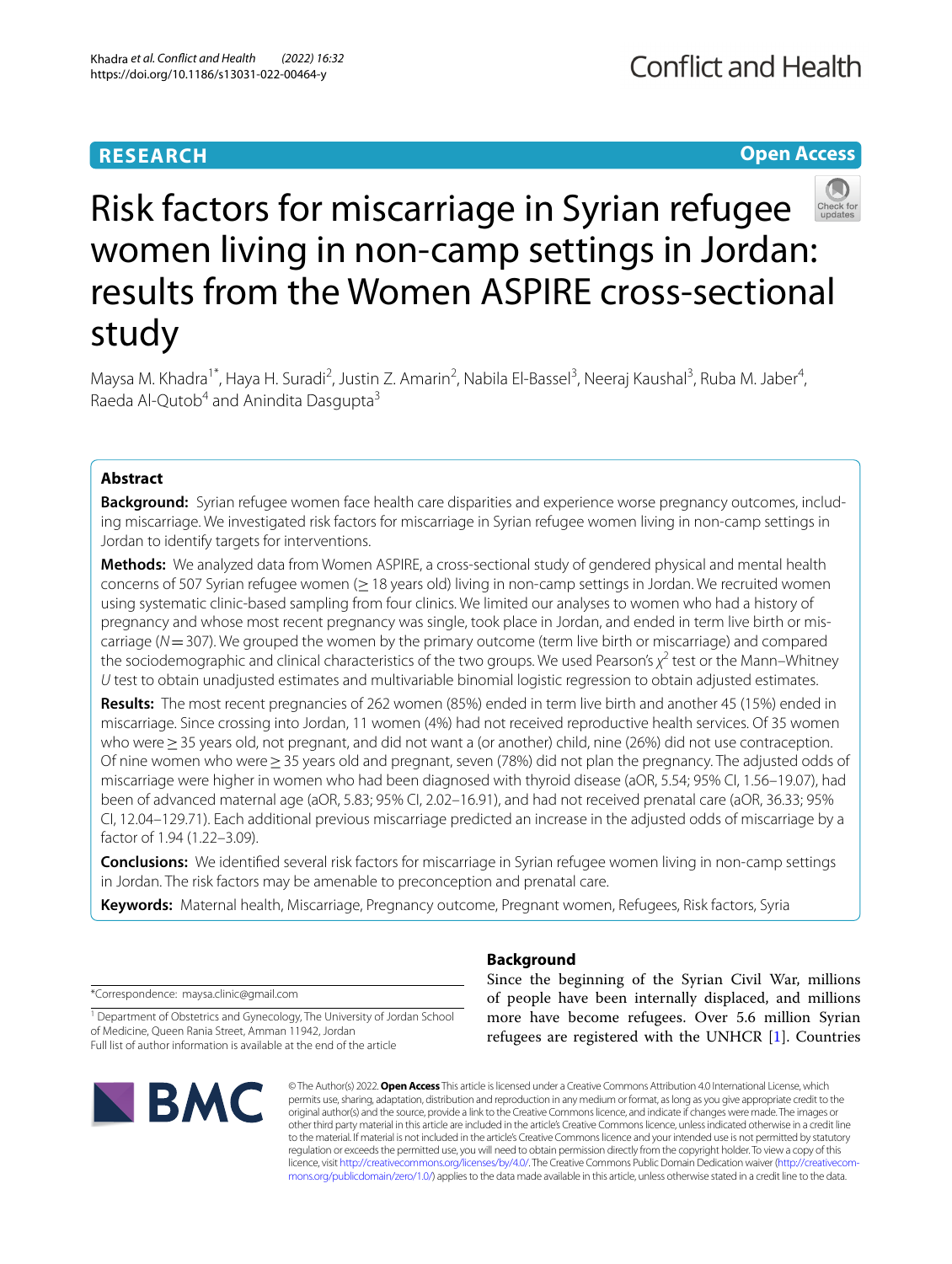neighboring Syria host a large proportion of Syrian refugees; according to UNHCR, approximately 661,997 Syrian refugees reside in Jordan, and estimates from the national Ministry of Health are closer to one million [\[1](#page-8-0), [2\]](#page-8-1). Relative to the host community, Syrian refugees in Jordan bear a high burden of both communicable and noncommunicable diseases, such as infuenza and hypertension, likely due to poor access to and low utilization of health care services [\[3](#page-8-2), [4\]](#page-8-3). In addition to high rates of communicable and noncommunicable disease, and higher rates of mental illness relative to the host community, Syrian refugee women also contend with disproportionately high rates of poor maternal and child health outcomes, such as spontaneous abortion (noninduced embryonic or fetal death or passage of products of conception before 20 weeks gestation)—commonly referred to as "miscarriage"  $[5-7]$  $[5-7]$ . These health disparities are hypothesized to be due, at least in part, to poor access to health services among Syrian refugee women in Jordan [[5\]](#page-8-4).

Globally, 12–15% of pregnancies end in miscarriage [\[8](#page-8-6), [9\]](#page-8-7), however research highlights higher rates of miscarriage among refugee populations compared to host communities. Torun et al*.* sampled Syrian refugee women living in İstanbul, Turkey and found that 23.1% of pregnancies ended in miscarriage [[10\]](#page-8-8). Harakow et al*.* performed a systematic review of pregnancy complications in refugee women and found an increased risk of miscarriage among refugee women compared to women from host populations  $[11]$  $[11]$ . The critical need to address this disparity is further heightened due to the high proportion of maternal mortality often associated with miscarriage; Hynes et al*.* studied maternal deaths that occurred in 25 refugee camps in 10 countries, and found that 78% of maternal deaths followed miscarriage or complicated delivery [[12](#page-8-10)].

While the literature cited above highlights novel research documenting elevated rates of miscarriage among refugee populations relative to host communities, little research has been conducted to understand risk factors for miscarriage. Research among general populations of women indicate that chromosomal abberations, which increase with advanced maternal age are primary drivers of miscarriage [[13,](#page-8-11) [14](#page-8-12)]. In addition, elevated rates of miscarriage have also been linked to chronic diseases including thyroid diseases or diabetes mellitus, gendered inequities of health such as domestic violence, and mental illness like depression, and posttraumatic stress disorder [\[15](#page-8-13)[–19\]](#page-8-14). While these conditions are caused by a variety of environmental factors, there are some related modifable risk factors that may be intervened on to potentially reduce the risk of miscarriages—such as engaging in prenatal care [[14](#page-8-12)].

Prenatal care present opportunities to modify risk factors for miscarriage. In most cases, miscarriage is irreversible, which makes prevention the most efective intervention [[14](#page-8-12)]. During prenatal care appointments, there is an opportunity for screening and providing support for many health conditions such as chronic disease (medications), domestic violence (counseling, safety planning, engagement in social services), and mental illness (medication and counseling) [\[19,](#page-8-14) [20\]](#page-8-15). Unfortunately, numerous studies have shown that the prenatal care coverage of Syrian refugee women is inadequate. According to a population-based study of Syrian refugees in Jordan, 18% of women and girls whose most recent pregnancy was in Jordan had not received prenatal care [[4\]](#page-8-3). Benage et al*.* reported that 17.1% of 420 pregnant Syrian refugee women in Lebanon had not received prenatal care [\[21](#page-8-16)]. In Turkey, Şimşek et al*.* interviewed 458 Syrian refugee women living in non-camp settings and found that 26.7% had not received prenatal care [\[7](#page-8-5)]. In addition, the needs of Syrian refugee women who do report for preconception and prenatal care may not be met [[22](#page-8-17)]. However, little research has been conducted in Jordan to identify factors associated with increased odds of miscarriage in Syrian refugee women. We sought to build on existing literature to identify risk factors for miscarriage in a sample of health care–seeking Syrian refugee women in Jordan. We hypothesized that a combination of sociodemographic, physical and mental illness, and gendered inequities of health will be associated with increased of miscarriage in this sample.

# **Method**

# **Design and setting**

We analyzed data from Women ASPIRE, a cross-sectional study of gendered physical and mental health concerns of Syrian refugee women living in non-camp settings in Jordan ( $N=507$ ). The key objective of this study was to understand which health concerns are most prevalent for Syrian refugee women who were engaged in health care systems, as well as modifable risk factors to reduce negative health outcomes in order to help inform best practices in clinical, and policy settings to improve the lives of Syrian refugee women in Jordan. Additional details on the Women ASPIRE study have been published elsewhere [[19](#page-8-14), [23\]](#page-8-18). We limited our analyses to women who had a history of pregnancy and whose last pregnancy (which would have taken place in the year prior to data collection, 2017) was single, took place in Jordan, and ended in term live birth or miscarriage  $(N=307)$ . The study was set in four nongovernmental health clinics that primarily served women and children, one in each of four governorates in Jordan (al-Mafraq, Amman, az-Zarqā', and Irbid), which hosted the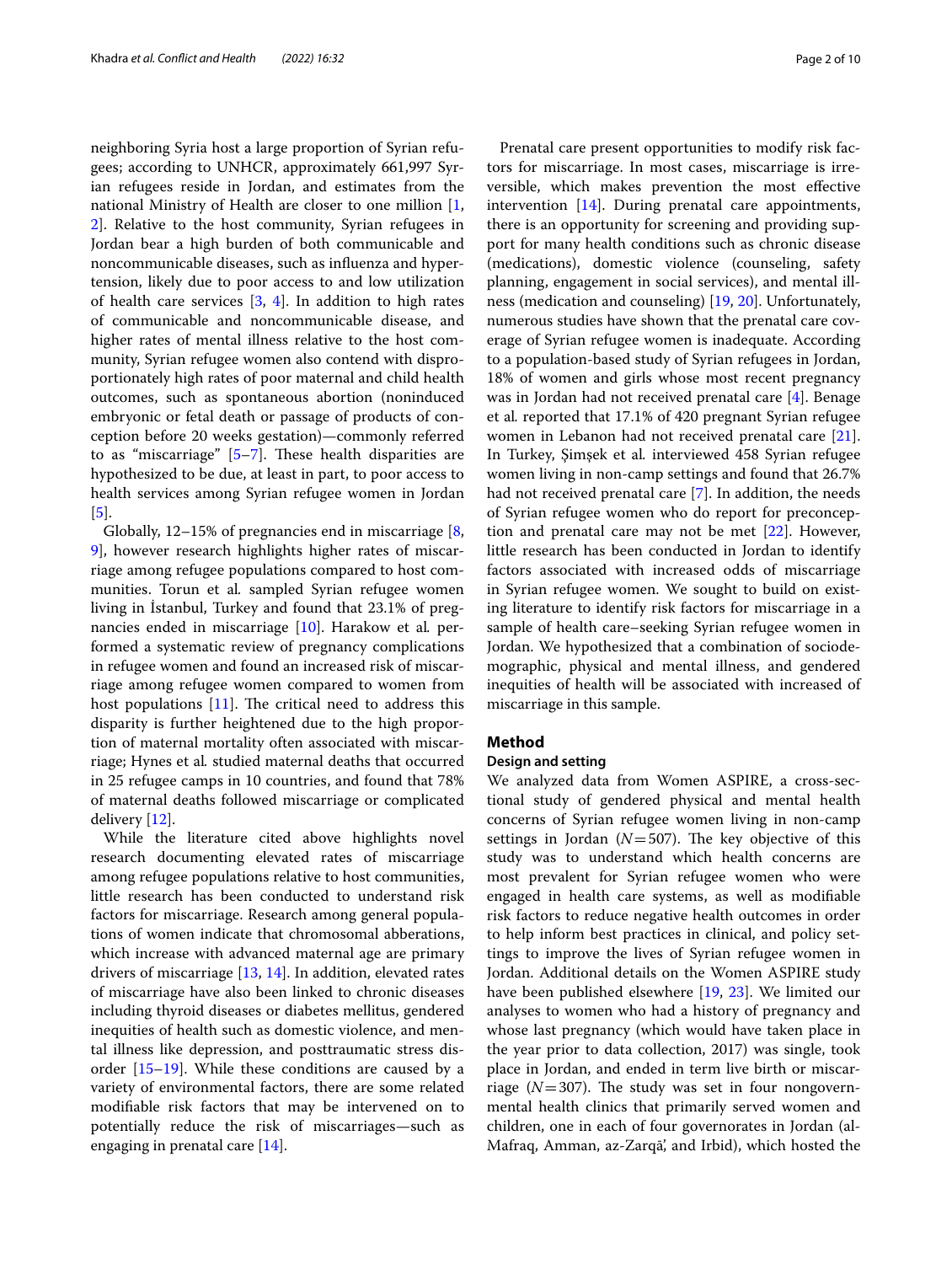majority of all registered Syrian refugees in Jordan [\[24](#page-8-19)]. Research assistants with a degree in medicine, psychology, public health, or sociology approached women in the clinic waiting rooms, introduced the study, obtained informed consent, and enrolled eligible women into the study. Research staff then conducted a one-hour, face-toface, interviewer-administered quantitative survey using Qualtrics software on electronic tablets. Upon completion of the survey, each participant received a food package (valued at 7 USD). The research assistants completed training in human subjects research, referral pathways, and survey administration.

### **Participants**

We recruited eligible women by time- and venue-based systematic sampling between April and November 2018. We included women who were Syrian refugees (confirmed by UNHCR identification card), were  $\geq 18$  years old, lived in non-camp settings in Jordan, were visiting the clinic for their own health, and agreed to participate. We excluded women with any degree of cognitive dysfunction as determined by the Mini–Mental State Examination [[25\]](#page-8-20). Of all women invited to participate, 84% met the eligibility criteria and agreed to participate  $(N=507)$ .

#### **Measures**

For the present analysis, we aimed to identify factors associated with increased risk of miscarriage among our sample. We selected a series of demographic, physical and mental illnesses, and gendered inequities of health that have been previously found to be associated with miscarriage in comparable samples.

#### *Sociodemographic characteristics*

We measured age (in years) on a continuous scale, and defned advanced maternal age as age≥35 years at conception [[13\]](#page-8-11). We determined literacy based on the standard defnition (ability to read and write). We asked participants whether they were married and, if applicable, the age at frst marriage. We then dichotomized the age at first marriage as  $\geq$  18 years or < 18 years to construct the child marriage variable.

We used the reduced Coping Strategies Index (CSI) to measure household food insecurity (Cronbach's *ɑ*=0.67). This measure, which has been validated for use with displaced Arab populations, and was selected to characterize the economic stability of the household (which has been shown to be associated with poor reproductive health outcomes, globally), rather than using a measure such as household income, given that most refugee families received similar fnancial assistance from various aid organizations. The reduced CSI is a standard set of five coping strategies that indicate household food insecurity [[26\]](#page-8-21). We assessed whether participants had resorted to the fve coping strategies within the past 30 days using an individual "Yes" or "No" scale for each strategy. Then, we summed the number of "Yes" responses (0–5) and considered two or more "Yes" responses to indicate food insecurity.

We captured a simplifed residential history using two items from the questionnaire: the governorate of permanent residence in Syria (Aleppo, al-Ḥaskah, al-Lādhiqīyah, al-Qunayṭrah, ar-Raqah, as-Suwaydā', Damascus, Dar 'ā, Dayr al-Zūr, Ḥamāh, Ḥimṣ, Idlib, Reef Demashq, or Ṭarṭūs) and the governorate of current residence in Jordan ('Ajlūn, Amman, al-'Aqabah, al-Balqā', al-Karak, al-Mafraq, aṭ-Ṭafīlah, az-Zarqā', Irbid, Jarash, M'ān, Mādabā). We collapsed the categories of both variables based on geographical clustering.

#### *Domestic physical violence*

We measured the lifetime exposure to domestic physical violence, perpetrated by the current or most recent husband (Cronbach's *ɑ*=0.75) or a family member (Cronbach's  $a = 0.68$ ), using a modified version of the Confict Tactics Scale, which has been validated in a sample of Palestinians [\[27,](#page-8-22) [28\]](#page-9-0). We asked participants to report, using a "Yes" or "No" scale, whether they had experienced eight forms of physical abuse. Women who responded "Yes" to any one of the eight items were considered to have been exposed to physical abuse and those who responded "No" to all eight items were considered not to have been exposed.

## *Physical health characteristics*

We asked participants whether they had ever been diagnosed with thyroid disease or diabetes mellitus with binary response options of either "Yes" or "No." We also asked participants who had been pregnant at least once before about the outcome, order, and prenatal care for up to fve pregnancies, in order of recency. To measure the number of previous miscarriages, we enumerated the number of pregnancies based on data we collected on the most recent fve pregnancies experienced. We collected data on the fve most recent pregnancies because we expected that most women in our sample would have come to Jordan from Syria within the past 5 years. Out of up to the four pregnancies preceding the last pregnancy—that resulted in miscarriage, and retained the variable as a continuous variable.

#### *Mental health characteristics*

We measured mental health using three validated scales—namely: the abridged Center for Epidemiologic Studies Depression (CES–D) four-item scale, Generalized Anxiety Disorder seven-item (GAD–7) scale, and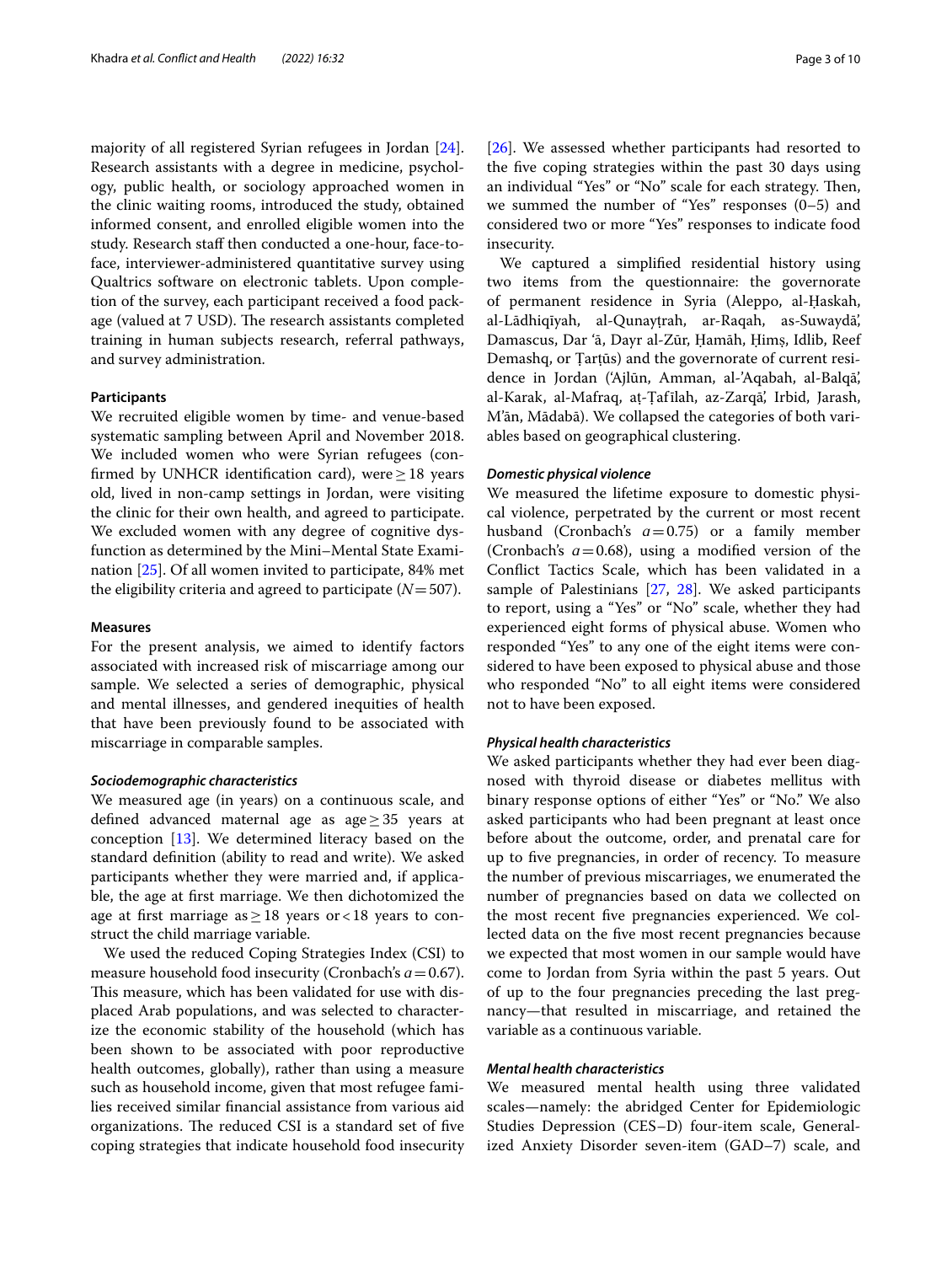Posttraumatic Stress Disorder Checklist for DSM–5 (PCL–5). CES–D measures symptoms of depression based on seven-day recall, GAD–7 measures symptoms of generalized anxiety disorder based on two-week recall, and PCL–5 measures symptoms of posttraumatic stress disorder based on 30-day recall [\[29](#page-9-1)[–31\]](#page-9-2). We used the standard cut scores ( $\geq 4, \geq 10$ , and  $\geq 23$ , respectively) to interpret the screening results on a dichotomous scale ("negative" or "positive"). Cronbach's *ɑ* for CES–D, GAD–7, and PCL–5 were 0.78, 0.85, and 0.94, respectively.

#### *Dependent variable*

The primary dependent variable of this analysis was whether the most recent pregnancy ended in term live birth or miscarriage. We created a dichotomous variable based on the question "What was the outcome for this pregnancy?" We defned term live birth as the delivery of a neonate with signs of life after 37 weeks of gestation and miscarriage as spontaneous pregnancy loss before 20 weeks of gestation.

## **Data analysis**

We computed summary statistics to describe the background characteristics and access to health services of the full sample  $(N=307$  women). We then performed a subgroup analysis of women of advanced maternal age to describe the rates of unplanned pregnancies and contraception use. Next, we estimated the relationships between independent variables and the most recent pregnancy outcome (term live birth or miscarriage) for the full sample using Pearson's  $\chi^2$  test or the Mann–Whitney *U* test. Finally, we ft a binary logistic regression model (with Firth's correction for small-sample bias) to obtain adjusted estimates [\[32\]](#page-9-3). We included in the model the full set of independent variables, namely "literacy", "household food insecurity", "region of permanent residence in Syria", "region of current residence in Jordan", "lifetime diagnosis of diabetes mellitus", "lifetime diagnosis of thyroid disease", "awareness of a reproductive health service in the area of residence", "advanced maternal age at conception", "prenatal care", "number of previous miscarriages", "child marriage", "lifetime physical abuse by the current or most recent husband", "lifetime physical abuse by a family member", "CES-D result", "GAD-7 result", and "PCL–5 result". We excluded eight incomplete cases from the multivariable analysis and we used the Benjamini–Hochberg method to correct for multiple testing. We used R (version 3.6.2) to perform all data analyses.

# *Ethics*

The Columbia University Morningside Institutional Review Board and the Jordanian Ministry of Health approved the study protocol. All participants provided written informed consent.

## **Results**

# **Background sample characteristics and health service utlization**

The mean age of the women was  $29.0$  years (SD: 7.0), with similar mean ages for women delivering live births (27.1, SD: 6.1), and those who had miscarriages (27.8; SD: 7.4), with a range of 18-48 years. The majority of women had crossed into Jordan in 2011 (12.7%), 2012 (26.4%), 2013 (33.9%), and 2014 (20.8%). In total, 296 women (96.4%) had received reproductive health services since crossing into Jordan and 11 (3.6%) had not. Of the latter, 6 (54.5%) required the services. Of the former, 213 (72.0%) had received the services during the previous six months. The most popular service providers were nongovernmental organizations, private clinics, and the Jordanian Ministry of Health.

# **Rates of unplanned pregnancies and contraception use in women of advanced maternal age**

At the time of interviews, 67 women (21.8%) were of advanced maternal age. Of those, 22 (32.8%) wanted a (or another) child, 39 (58.2%) did not want a (or another) child, and six (9.0%) were undecided. Of 35 women who were of advanced maternal age, not pregnant, and did not want a (or another) child, 26 (74.3%) used contraception but nine (25.7%) did not. Of nine women who were of advanced maternal age and pregnant, two (22.2%) planned the pregnancy but seven (77.8%) did not. Of 133 women who married as children, 123 (92.5%) were not of advanced maternal age during the most recent pregnancy. On the other hand, of 172 women who were not married as children, 140 (81.4%) were not of advanced maternal age during the most recent pregnancy.

### **Risk factors for miscarriage**

We outline the sociodemographic and clinical characteristics of the 307 women, stratifed by the most recent pregnancy outcome (term live birth or miscarriage), in Table [1](#page-4-0). The rate of thyroid disease was 22.2% for women who miscarried compared with 6.1% for those who had a term live birth ( $p=0.002$ ). In addition, 30.2% of women who miscarried were of advanced maternal age at conception, while 11.1% of those who had a term live birth were of advanced maternal age at conception  $(p=0.003)$ . Almost all women who had a term live birth (*n*=256, 97.7%) received prenatal care, while approximately half of those who miscarried (*n*=24, 54.5%) received prenatal care  $(p<0.001)$ . Child marriage was almost twice as common in women who had a term live birth (*n*=121, 46.2%) compared with those who had a miscarriage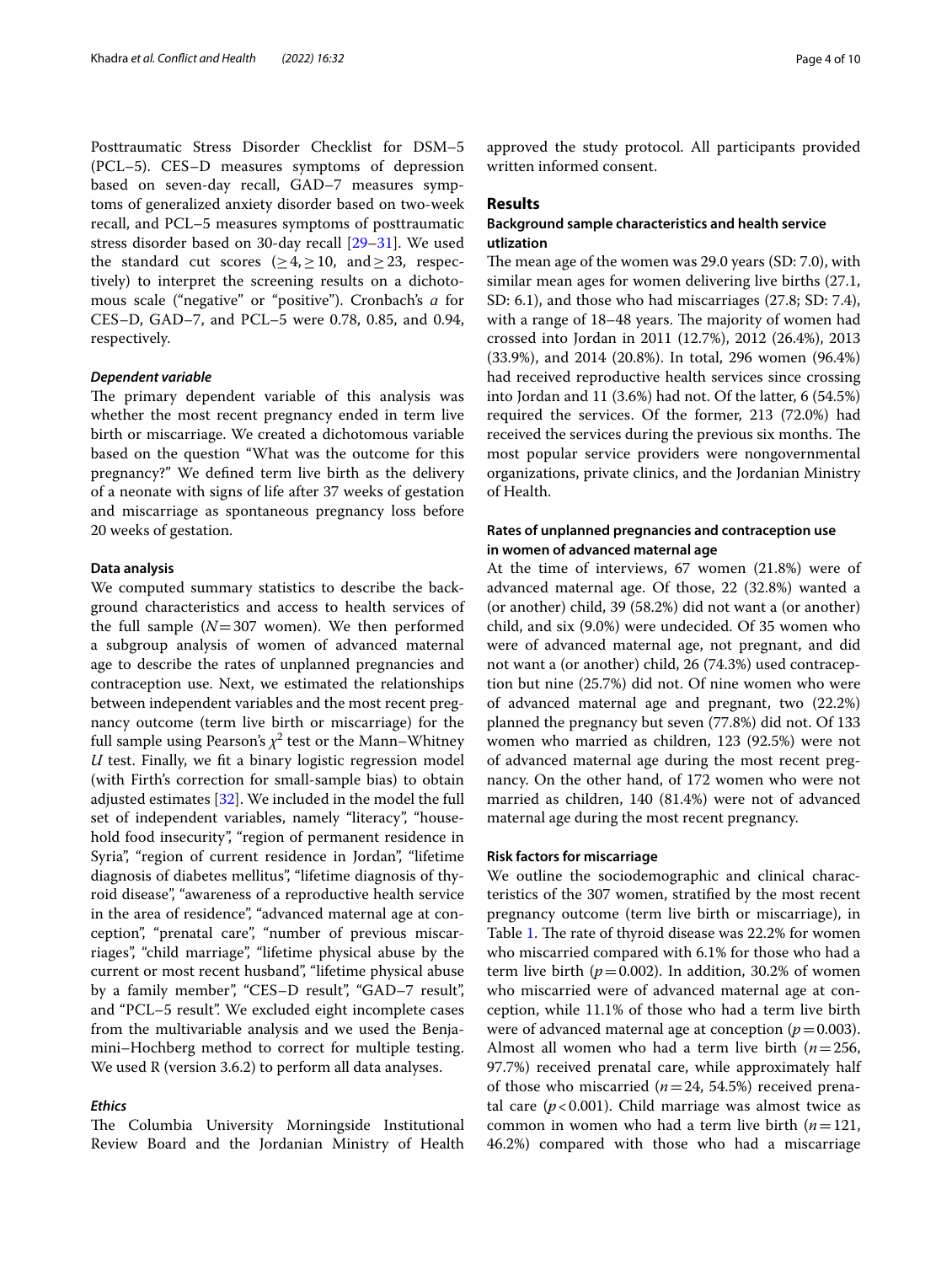<span id="page-4-0"></span>**Table 1** Sociodemographic and clinical characteristics of Syrian refugee women whose last single pregnancy in Jordan resulted in term live birth or miscarriage (*N*=307)

|                                                                     | Total ( $N = 307$ )      | <b>Term live birth</b><br>$(n=262)$ | Miscarriage ( $n = 45$ ) | p value |
|---------------------------------------------------------------------|--------------------------|-------------------------------------|--------------------------|---------|
| Age, mean (SD)                                                      | 29.0 (7.0)               | 27.1(6.1)                           | 27.8 (7.4)               | 0.57    |
| Literacy                                                            |                          |                                     |                          | 0.40    |
| No                                                                  | 43 (14.0)                | 39 (14.9)                           | 4(8.9)                   |         |
| Yes                                                                 | 264 (86.0)               | 223 (85.1)                          | 41 (91.1)                |         |
| Household food insecurity                                           |                          |                                     |                          | 0.40    |
| No                                                                  | 88 (28.7)                | 78 (29.8)                           | 10(22.2)                 |         |
| Yes                                                                 | 219 (71.3)               | 184 (70.2)                          | 35 (77.8)                |         |
| Region of permanent residence in Syria                              |                          |                                     |                          | 0.47    |
| South Syria                                                         | 137 (44.6)               | 114(43.5)                           | 23(51.1)                 |         |
| Central Syria                                                       | 54 (17.6)                | 45 (17.2)                           | 9(20.0)                  |         |
| North Syria                                                         | 116 (37.8)               | 103 (39.3)                          | 13 (28.9)                |         |
| Region of current residence in Jordan                               |                          |                                     |                          | 0.54    |
| Central Jordan                                                      | 171 (55.7)               | 148 (56.5)                          | 23(51.1)                 |         |
| North Jordan                                                        | 136 (44.3)               | 114(43.5)                           | 22 (48.9)                |         |
| Lifetime diagnosis of diabetes mellitus                             |                          |                                     |                          | 0.072   |
| No                                                                  | 288 (93.8)               | 249 (95.0)                          | 39 (86.7)                |         |
| Yes                                                                 | 19(6.2)                  | 13(5.0)                             | 6(13.3)                  |         |
| Lifetime diagnosis of thyroid disease                               |                          |                                     |                          | 0.002   |
| No                                                                  | 281 (91.5)               | 246 (93.9)                          | 35 (77.8)                |         |
| Yes                                                                 | 26(8.5)                  | 16(6.1)                             | 10(22.2)                 |         |
| Awareness of a reproductive health service in the area of residence |                          |                                     |                          | 0.40    |
| No                                                                  | 119 (38.8)               | 98 (37.4)                           | 19 (46.7)                |         |
| Yes                                                                 | 188 (61.2)               | 164 (62.6)                          | 24 (53.3)                |         |
| Advanced maternal age at conception                                 |                          |                                     |                          | 0.003   |
| No                                                                  | 263 (86.2)               | 233 (88.9)                          | 30 (69.8)                |         |
| Yes                                                                 | 42 (13.8)                | 29 (11.1)                           | 13 (30.2)                |         |
| Prenatal care                                                       |                          |                                     |                          | < 0.001 |
| No                                                                  | 26(8.5)                  | 6(2.3)                              | 20 (45.5)                |         |
| Yes                                                                 | 280 (91.5)               | 256 (97.7)                          | 24 (54.5)                |         |
| Number of previous miscarriages, median (range)                     | $0(0-4)$                 | $0(0-4)$                            | $1(0-3)$                 | < 0.001 |
| Child marriage                                                      |                          |                                     |                          |         |
| No                                                                  | 174 (56.7)               | 141 (53.8)                          | 33 (73.3)                | 0.039   |
| Yes                                                                 | 133 (43.3)               | 121 (46.2)                          | 12 (26.7)                |         |
| Lifetime physical abuse by the current or most recent husband       |                          |                                     |                          | 0.40    |
| No                                                                  | 120 (39.7)               | 106 (40.9)                          | 14 (32.6)                |         |
| Yes                                                                 | 182 (60.3)               | 153 (59.1)                          | 29 (67.4)                |         |
| Lifetime physical abuse by a family member                          |                          |                                     |                          | 0.039   |
| No                                                                  | 235 (76.5)               | 207 (79.0)                          | 28 (62.2)                |         |
| Yes                                                                 | 72 (23.5)                | 55 (21.0)                           | 17 (37.8)                |         |
| CES-D result                                                        |                          |                                     |                          | 0.70    |
| Negative                                                            | 117 (38.1)               | 101 (38.5)                          | 16 (35.6)                |         |
| Positive                                                            | 190 (61.9)               | 161 (61.5)                          | 29 (64.4)                |         |
| GAD-7 result                                                        |                          |                                     |                          | 0.42    |
|                                                                     |                          |                                     | 17(37.8)                 |         |
| Negative<br>Positive                                                | 136 (44.3)<br>171 (55.7) | 119 (45.4)<br>143 (54.6)            | 28 (62.2)                |         |
| PCL-5 result                                                        |                          |                                     |                          | 0.33    |
|                                                                     |                          |                                     |                          |         |
| Negative                                                            | 110 (35.8)               | 98 (37.4)                           | 12 (26.7)                |         |
| Positive                                                            | 197 (64.2)               | 164 (62.6)                          | 33 (73.3)                |         |

Categorical data are presented as *n* (%)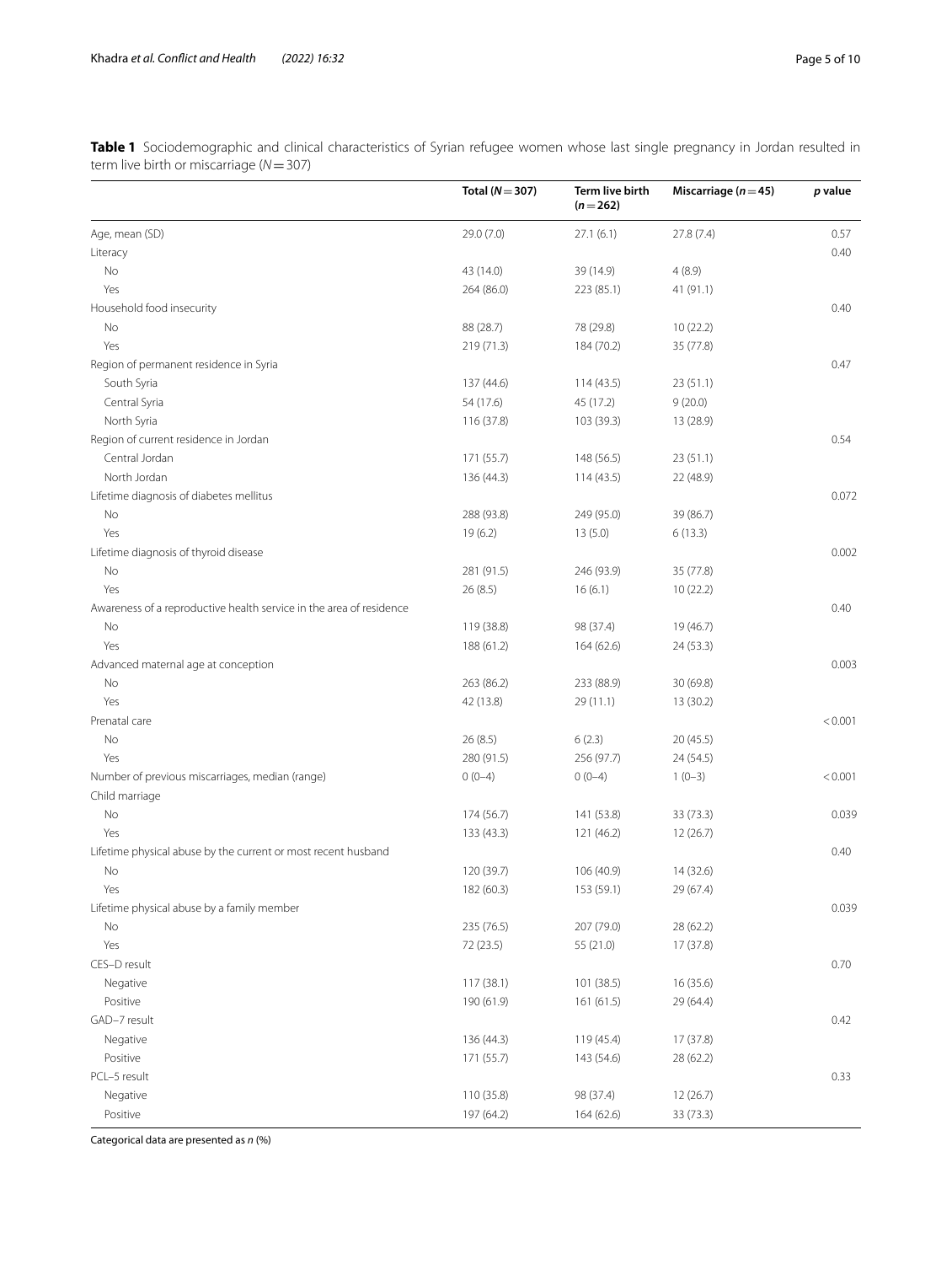$(n=12, 26.7\%; p=0.039)$ . In contrast, lifetime physical abuse by a family member was almost twice as common in women who had a miscarriage  $(n=17, 37.8%)$  compared with those who had a term live birth (*n*=55, 21.0%;  $p=0.039$ ). Finally, women who miscarried had a median of one previous miscarriage, while women who delivered a term live birth had a median of no previous miscarriages ( $p < 0.001$ ).

## **Multivariable analysis**

Table [2](#page-6-0) summarizes the multivariable analysis conducted to identify associations between demographic, physical and mental illnesses, health care utilization, and gendered inequities of health and the dependent variable of miscarriage. The adjusted odds of miscarriage were higher in women who had been diagnosed with thyroid disease (aOR, 5.54; 95% CI, 1.56–19.07), had been of advanced maternal age (aOR, 5.83; 95% CI, 2.02–16.91), and had not received prenatal care (aOR, 36.33; 95% CI, 12.04–129.71). In addition, each additional previous miscarriage predicted an increase in the adjusted odds of miscarriage by a factor of 1.94 (1.22–3.09). Child marriage and lifetime physical abuse by a family member, which were statistically signifcantly associated with the outcome in unadjusted analyses, were not statistically signifcant predictors.

# **Discussion**

We investigated risk factors for miscarriage in Syrian refugee women living in non-camp settings in Jordan and found that women who miscarried were more likely to have a combination of risk factors related to physical health, obstetric history, and gendered inequities. Previous studies have estimated the rate of miscarriage in Syrian refugee women, but none have investigated the risk factors for miscarriage in this population. Therefore, this is the frst study to identify specifc risk factors for miscarriage in a sample of Syrian refugee women and document the signifcant need to address these risk factors to reduce rates of miscarriage among Syrian refugee women.

Thyroid diseases and diabetes mellitus are often cited as risk factors for miscarriage [\[15](#page-8-13)]. For example, Su et al*.* conducted a prospective, population-based cohort study and found that isolated hyperthyroxinemia was associated with miscarriage [\[33\]](#page-9-4). In addition, Zhang et al*.* concluded, from a systematic review and meta-analysis of nine reports, that subclinical hypothyroidism is a risk factor for miscarriage [[34\]](#page-9-5). On the other hand, Kalter reviewed more than 50 reports and concluded that diabetes mellitus is not a risk factor for miscarriage [\[35](#page-9-6)]. In support, we found that a lifetime diagnosis of thyroid disease was associated with miscarriage but diabetes mellitus was not. According to a cross-sectional study of 8,041 Syrian refugee adults living in non-camp settings, the prevalence of thyroid diseases and diabetes was 2.5 and 9.2%, respectively. In addition, 25.6 and 13.4% of people with the conditions, respectively, did not seek care when needed  $[36]$  $[36]$ . In general, the risk of miscarriage in women with well-controlled thyroid diseases, which affect 2–3% of pregnant women, is no different than the risk of miscarriage in healthy women, and treatment with levothyroxine lowers the risk of miscarriage in women with clinical hypothyroidism and may lower the risk of miscarriage in women with thyroid autoimmunity  $[37]$  $[37]$  $[37]$ . Therefore, our results—in tandem with the results of Rehr et al*.*—highlight a target for intervention [[36\]](#page-9-7). In our sample, the higher rate of a lifetime diagnosis of thyroid disease in women who miscarried (22.2% vs. 6.1% suggests poor control of active thyroid disease. We recommend that Syrian refugee women who attend prenatal care should be screened for thyroid disease. Further studies are needed to assess the prevalence of laboratoryproven thyroid dysfunction and appropriate medication use in this population.

Nybo Andersen et al*.* showed that the risk of miscarriage increases with maternal age, independent of the number of previous miscarriages, and our results support the previous [\[38](#page-9-9)]. Several factors explain the association of advanced maternal age with miscarriage, including increased likelihood of chromosome aberrations and a decrease in uterine and hormonal function [[14,](#page-8-12) [38](#page-9-9)]. We also found that most nonpregnant women of advanced maternal age did not want more children. However, a quarter of them did not use contraception. In addition, most women of advanced maternal age who were pregnant at the time of data collection had not planned to become pregnant. It is possible that women who were of advanced maternal age and did not wish to get pregnant may not have wanted to engage as closely with prenatal care and reproductive health care services, as well. According to qualitative data collected from focus groups, Syrian refugee women in Jordan and Lebanon are interested in family planning services but the main barriers are health services inaccessibility and cost [\[39,](#page-9-10) [40](#page-9-11)]. Therefore, increased accessibility to family planning services may limit the number of unwanted pregnancies in women of advanced maternal age and thereby limit the number of miscarriages associated with advanced maternal age.

Chromosome aberrations cause most miscarriages [[41\]](#page-9-12). However, Feodor Nilsson et al*.* estimated that up to 25.2% of miscarriages may be prevented by preconception and prenatal care [\[14\]](#page-8-12). Previous studies have shown that pregnant refugee women are more likely to receive substandard prenatal care, which puts them at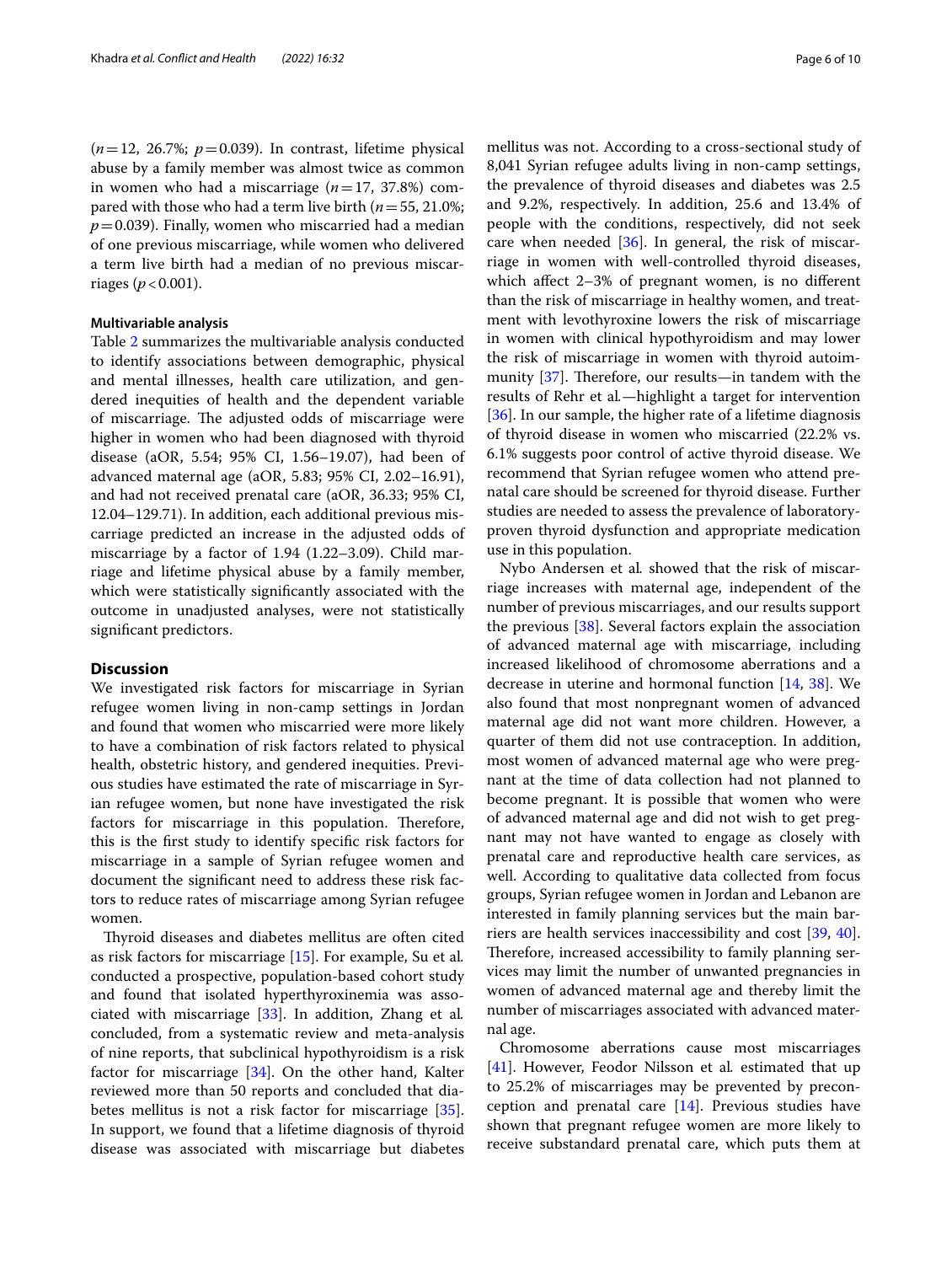<span id="page-6-0"></span>**Table 2** Factors associated with miscarriage at last pregnancy among Syrian refugee women in Jordan (*N*=299 women)

|                                                                     | Unadjusted OR (95% CI) | Adjusted OR (95% CI) | p value |
|---------------------------------------------------------------------|------------------------|----------------------|---------|
| Literacy                                                            |                        |                      | 0.38    |
| No                                                                  | Reference              | Reference            |         |
| Yes                                                                 | $1.79(0.61 - 5.29)$    | $3.24(0.71 - 18.17)$ |         |
| Household food insecurity                                           |                        |                      |         |
| No                                                                  | Reference              | Reference            |         |
| Yes                                                                 | $1.48(0.70 - 3.14)$    | $0.62(0.23 - 1.75)$  | 0.77    |
| Region of permanent residence in Syria                              |                        |                      |         |
| South Syria                                                         | Reference              | Reference            |         |
| Central Syria                                                       | $0.63(0.25 - 1.58)$    | $0.98(0.26 - 3.11)$  | 0.98    |
| North Syria                                                         | $1.01(0.43 - 2.35)$    | $0.66(0.20 - 2.10)$  | 0.90    |
| Region of current residence in Jordan                               |                        |                      | 0.93    |
| Central Jordan                                                      | Reference              | Reference            |         |
| North Jordan                                                        | $1.24(0.66 - 2.34)$    | $1.34(0.46 - 3.85)$  |         |
| Lifetime diagnosis of diabetes mellitus                             |                        |                      | 0.93    |
| No                                                                  | Reference              | Reference            |         |
| Yes                                                                 | 2.95 (1.06-8.21)       | $0.85(0.16 - 3.88)$  |         |
| Lifetime diagnosis of thyroid disease                               |                        |                      | 0.039   |
| No                                                                  | Reference              | Reference            |         |
| Yes                                                                 | 4.39 (1.85-10.44)      | 5.54 (1.56-19.07)    |         |
| Awareness of a reproductive health service in the area of residence |                        |                      | 0.93    |
| No                                                                  | Reference              | Reference            |         |
| Yes                                                                 | $0.68(0.36 - 1.29)$    | $0.86(0.36 - 2.07)$  |         |
| Advanced maternal age at conception                                 |                        |                      | 0.01    |
| No                                                                  | Reference              | Reference            |         |
| Yes                                                                 | 3.48 (1.63-7.42)       | 5.83 (2.02-16.91)    |         |
| Prenatal care                                                       |                        |                      | < 0.001 |
| No                                                                  | Reference              | Reference            |         |
| Yes                                                                 | $0.03(0.01 - 0.08)$    | $0.03(0.01 - 0.08)$  |         |
| Number of previous miscarriages                                     | $2.15(1.51 - 3.05)$    | 1.94 (1.22-3.09)     | 0.03    |
| Child marriage                                                      |                        |                      | 0.42    |
| No                                                                  | Reference              | Reference            |         |
| Yes                                                                 | $0.42(0.21 - 0.86)$    | $0.54(0.21 - 1.30)$  |         |
| Lifetime physical abuse by the current or most recent husband       |                        |                      | 0.93    |
| No                                                                  | Reference              | Reference            |         |
| Yes                                                                 | $1.44(0.72 - 2.84)$    | $0.87(0.30 - 2.48)$  |         |
| Lifetime physical abuse by a family member                          |                        |                      | 0.15    |
| No                                                                  | Reference              | Reference            |         |
| Yes                                                                 | $2.29(1.17 - 4.47)$    | 2.69 (1.03-7.09)     |         |
| CES-D result                                                        |                        |                      | 0.93    |
| Negative                                                            | Reference              | Reference            |         |
| Positive                                                            | $1.14(0.59 - 2.20)$    | $0.90(0.28 - 2.87)$  |         |
| GAD-7 result                                                        |                        |                      | 0.93    |
| Negative                                                            | Reference              | Reference            |         |
| Positive                                                            | $1.37(0.72 - 2.63)$    | $0.86(0.25 - 3.02)$  |         |
| PCL-5 result                                                        |                        |                      | 0.93    |
| Negative                                                            | Reference              | Reference            |         |
| Positive                                                            | $1.64(0.81 - 3.33)$    | $0.91(0.26 - 3.17)$  |         |
|                                                                     |                        |                      |         |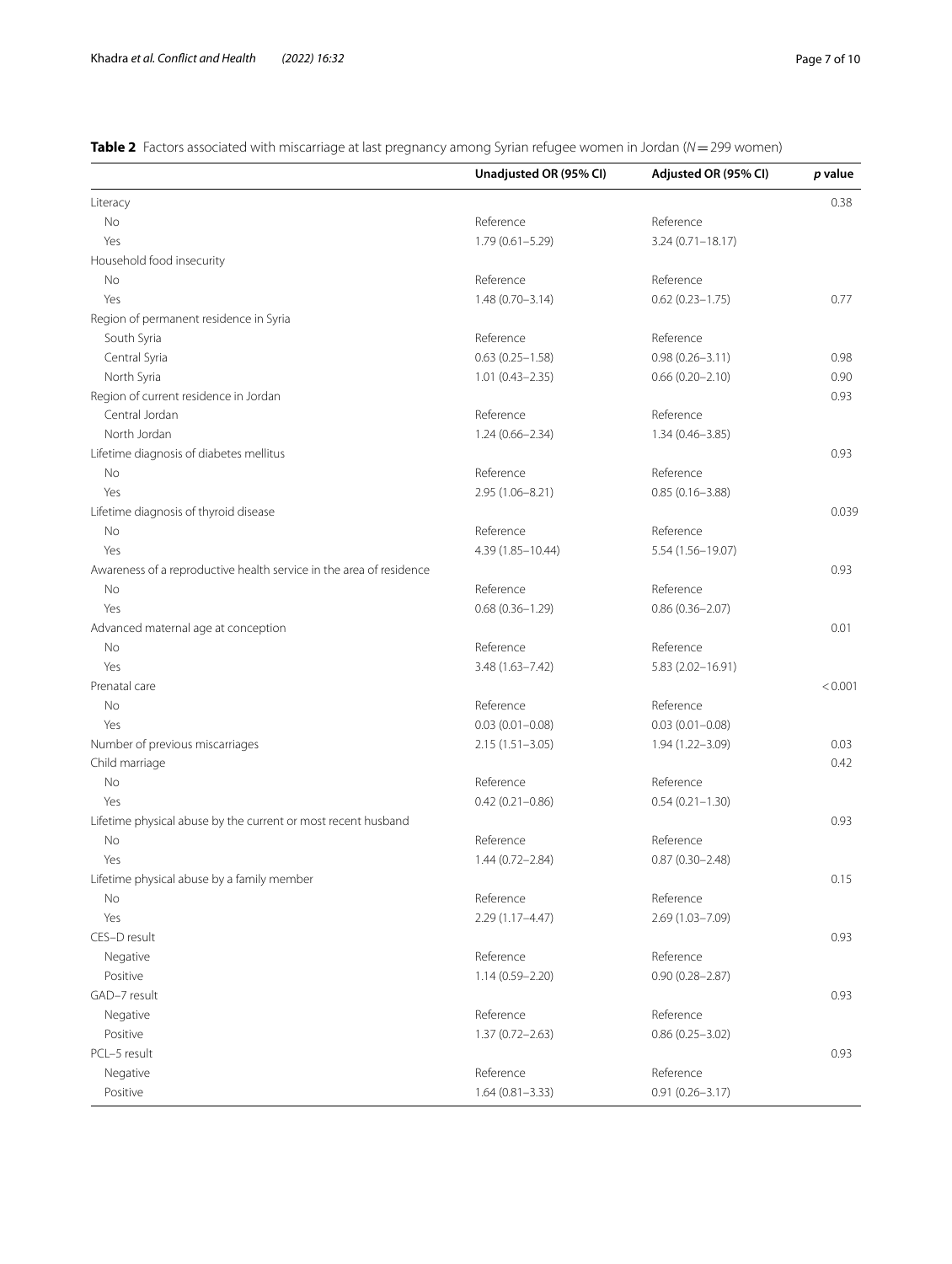an increased risk of complications [\[42](#page-9-13)]. In Jordan, prenatal care is provided free of cost to refugees at numerous nongovernmental and governmental agencies throughout the country. However, utilization of these services varies throughout the country. We found that almost all of the women whose most recent pregnancy was a term live birth received prenatal care, which may be indicative of prenatal care service availability to refugees in Jordan. On the other hand, almost half of the women whose most recent pregnancy ended in miscarriage did not receive prenatal care, highlighting the critical need to ensure prenatal care utilization to reduce risk of miscarriage. Importantly, most miscarriages occur during the frst trimester—perhaps before the frst prenatal care visit [\[43](#page-9-14)]. Indeed, Tappis et al*.* reported that 44.1% of a comparable sample of Syrian refugee women in Jordan attended the first prenatal care visit during the first trimester  $[4]$  $[4]$ . Consideration of prenatal care utilization in our sample is of particular interest given that all study participants were engaged in health care settings by nature of our eligibility criteria. Agencies where this study took place all provided strong prenatal care services free of charge, and were tailored to the needs of Syrian refugee women. However, we still saw low rates of prenatal care among those who miscarried. Future research must focus on implementation research approaches to understand the best way to address barriers to prenatal care in lowresourced settings. In addition, study participants lived in non-camp settings. Health services in camp settings provide a diferent opportunity to deliver prenatal care services to women, given that health care workers in camp settings may have more opportunities to directly reach out to refugee women due to physical proximity.

We also found that child marriage was associated with term live birth only in the unadjusted analysis. In our sample, the relationship between child marriage and term live birth may be explained by advanced maternal age; we found that most women who married as children were not of advanced maternal age during the most recent pregnancy. Child marriage increases within the context of humanitarian conficts and disasters, as has been well documented during the Syrian Civil War [\[44](#page-9-15)]. Indeed, Ozel et al*.* found that the rate of adolescent pregnancy was higher in Syrian refugee women than in ethnic Turkish women [[45\]](#page-9-16). Notably, early pregnancy increases the risk of many complications but not miscarriage [\[38](#page-9-9), [44\]](#page-9-15). In addition, we found that lifetime physical abuse by a family member was associated with miscarriage only in the unadjusted analysis as well. In support, Silverman et al*.* showed that peripregnancy violence from in-laws, though not collinear with intimate partner violence, was associated with less uptake of prenatal care  $[46]$  $[46]$ . Therefore, lifetime physical abuse by a family member may be a marker of poor prenatal care utilization, and violence perpetrated by family members should be addressed during screens for domestic abuse in the initial prenatal visit or through community outreach eforts.

Our study has several limitations. First, we did not establish the time order of some exposures and the most recent pregnancy outcome, so the associations we found must be interpreted with caution. Second, we did not collect data on important risk factors for miscarriage, such as maternal infections, consanguity, substance use, and environmental exposures, and details on types of prenatal care (ex. number of prenatal care visits, taking prenatal vitamins, etc.), and we were limited in how many variables were able to be included in the fnal multivariable models based on our overall sample size, and therefore could not include additional variables of interest such as anemia history, or age at frst pregnancy. Nevertheless, many of the risk factors we studied are modifable and account for a signifcant proportion of preventable miscarriages. Third, some rates, such as those of domestic physical violence, may be underestimated due to social desirability bias. However, we used closed-ended, validated measures to limit social desirability bias. Fourth, our sample may be biased because we recruited women who were seeking health care; the rates of physical disease and mental illness in women who do not seek health care may be higher. Related to this point, the external validity of our results may be limited because the sociodemographic and clinical characteristics of Syrian refugee women living in camps or other countries vary considerably. Finally, our fndings may not be used to compare the rates of miscarriage and modifable risk factors related to miscarriage among Syrian refugee women to host communities because our analysis did not include vulnerable Jordanian women.

### **Conclusions**

We identifed several risk factors for miscarriage in Syrian refugee women living in non-camp settings in Jordan. Our fndings suggest that thyroid diseases may be poorly controlled in women who miscarried. Routine prenatal care for Syrian refugee women in Jordan should include a special emphasis on thyroid diseases; health professionals should actively seek to identify at-risk women and manage the disease in women with an established diagnosis. In addition, we identifed a subset of women of advanced maternal age who did not want more children but did not use contraception. Miscarriages associated with advanced maternal age may be limited by increasing the access of these women to family planning services. All in all, the risk factors we identifed may be amenable to preconception and prenatal care.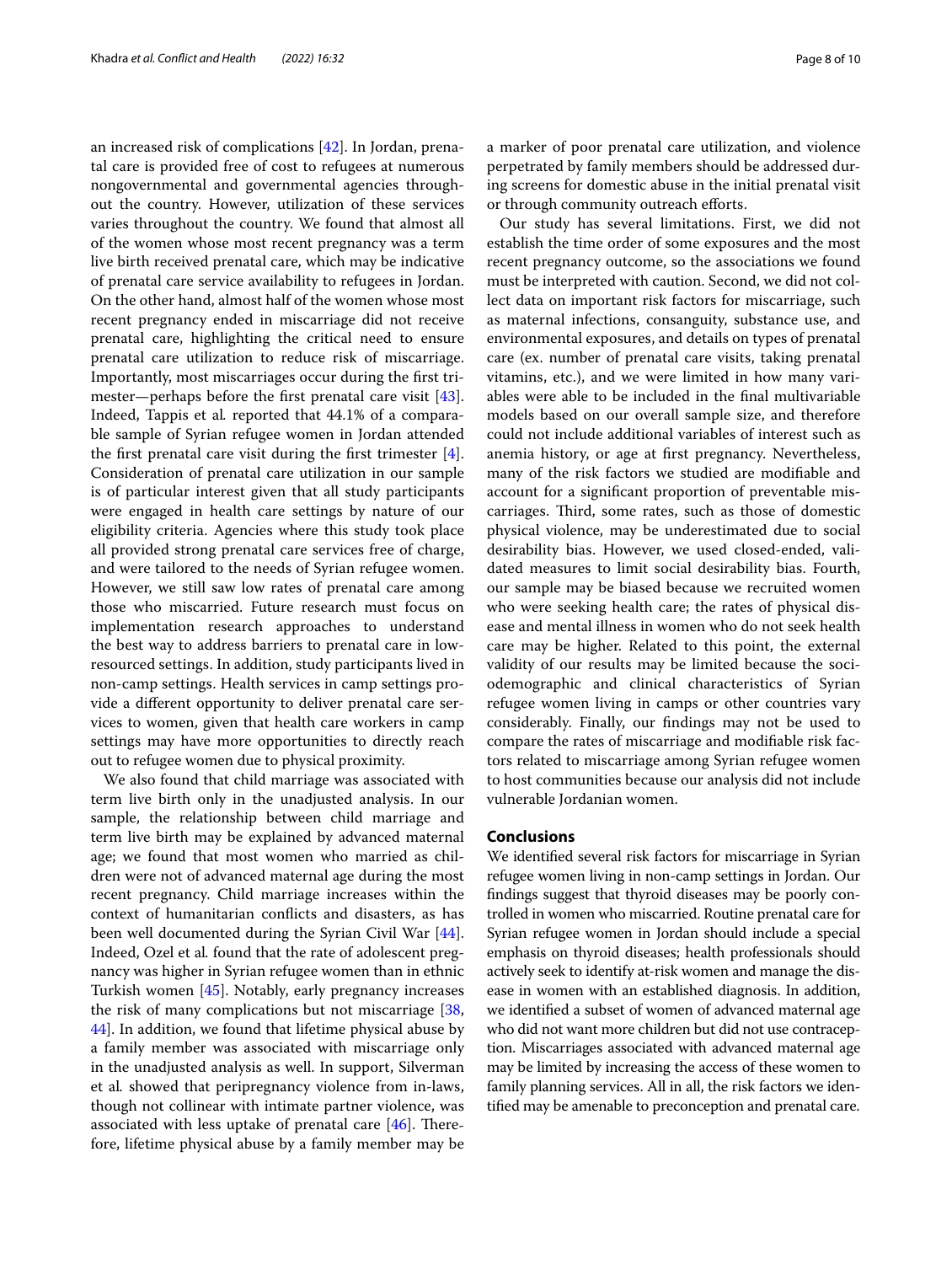#### **Abbreviations**

UNHCR: : United Nations high commissioner for refugees; CSI: : Coping strate‑ gies index; CES-D four-item scale: : Center for epidemiologic studies depression four-item scale; GAD–7 Scale: : Generalized anxiety disorder seven-item scale; PCL–5: : Posttraumatic stress disorder checklist for DSM–5.

#### **Acknowledgements**

The authors would like to thank and acknowledge the study participants who took time and energy to share their stories with us. This study would not have been possible without the hard work and dedication of the research staf who conducted surveys throughout the study period. We are also grateful to the agencies where we collected data for opening their doors to the Women ASPIRE study.

### **Author contributions**

MMK, AD, NE, NK, RMJ, and RA contributed to the conception and design of the work. HHS and JZA performed the data analysis and interpreted the results. HHS, JZA, and MMK wrote the manuscript. MMK and AD interpreted the results and substantively revised the manuscript. All authors read and approved the fnal manuscript.

#### **Funding**

Women ASPIRE was supported by the Columbia University President's Global Innovation Fund (2016–2018), Interdisciplinary Center for Innovative Theory and Empirics (INCITE), and Friends of ASPIRE. The funders did not infuence the study design, data collection, data analysis, writing of the manuscript, or the decision to submit the manuscript for publication.

### **Availability of data and materials**

The data that support the findings of this study are available from the corresponding author on reasonable request.

#### **Declarations**

#### **Ethics approval and consent to participate**

The Columbia University Morningside Institutional Review Board and the Jordanian Ministry of Health approved the study protocol. All participants provided written informed consent.

#### **Consent for publication**

Not applicable.

#### **Competing interests**

The authors declare that they have no competing interests.

#### **Author details**

<sup>1</sup> Department of Obstetrics and Gynecology, The University of Jordan School of Medicine, Queen Rania Street, Amman 11942, Jordan. <sup>2</sup>The University of Jordan School of Medicine, Amman, Jordan. <sup>3</sup>Columbia University School of Social Work, New York City, NY, USA. <sup>4</sup>Department of Family and Community Medicine, The University of Jordan School of Medicine, Amman, Jordan.

## Received: 12 November 2021 Accepted: 28 May 2022 Published online: 07 June 2022

#### **References**

- <span id="page-8-0"></span>1. UNHCR. Syria regional refugee response. In: Refugees Operational Portal. UNHCR; 2020. data2.unhcr.org/en/situations/syria. Accessed 28 Oct 2021.
- <span id="page-8-1"></span>2. Department of Statistics. Population and housing census 2015. In: Censuses. Department of Statistics; 2015. dosweb.dos.gov.jo/censuses/ population\_housing/census2015. Accessed 28 Oct 2021.
- <span id="page-8-2"></span>3. Dator W, Abunab H, Dao-ayen N. Health challenges and access to health care among Syrian refugees in Jordan: a review. East Mediter Health J. 2018;24(7):680–6.
- <span id="page-8-3"></span>Tappis H, Lyles E, Burton A, Doocy S, Jordan Health Access Study Team, Lebanon Health Access Study Team. Maternal health care utilization

among syrian refugees in Lebanon and Jordan. Matern Child Health J. 2017;21(9):1798–807.

- <span id="page-8-4"></span>5. Sami S, Williams HA, Krause S, Onyango MA, Burton A, Tomczyk B. Responding to the Syrian crisis: the needs of women and girls. Lancet. 2014;383(9923):1179–81.
- 6. Alnuaimi K, Kassab M, Ali R, Mohammad K, Shattnawi K. Pregnancy outcomes among Syrian refugee and Jordanian women: a comparative study. Int Nurs Rev. 2017;64(4):584–92.
- <span id="page-8-5"></span>7. Şimşek Z, Yentur Doni N, Gül Hilali N, Yildirimkaya G. A community-based survey on Syrian refugee women's health and its predictors in Şanliurfa Turkey. Women Health. 2018;58(6):617–31.
- <span id="page-8-6"></span>8. Sedgh G, Singh S, Hussain R. Intended and unintended pregnancies worldwide in 2012 and recent trends. Stud Fam Plann. 2014;45(3):301–14.
- <span id="page-8-7"></span>9. Magnus MC, Wilcox AJ, Morken NH, Weinberg CR, Håberg SE. Role of maternal age and pregnancy history in risk of miscarriage: prospective register based study. BMJ. 2019;364:l869.
- <span id="page-8-8"></span>10. Torun P, Mücaz Karaaslan M, Sandıklı B, Acar C, Shurtlef E, Dhrolia S, Herek B. Health and health care access for Syrian refugees living in İstanbul. Int J Public Health. 2018;63(5):601–8.
- <span id="page-8-9"></span>11. Harakow HI, Hvidman L, Wejse C, Eiset AH. Pregnancy complications among refugee women: a systematic review. Acta Obstet Gynecol Scand. 2020. [https://doi.org/10.1111/aogs.14070.](https://doi.org/10.1111/aogs.14070)
- <span id="page-8-10"></span>12. Hynes M, Sakani O, Spiegel P, Cornier N. A study of refugee maternal mortality in 10 countries, 2008–2010. Int Perspect Sex Reprod Health. 2012;38(4):205–13.
- <span id="page-8-11"></span>13. Khalil A, Syngelaki A, Maiz N, Zinevich Y, Nicolaides KH. Maternal age and adverse pregnancy outcome: a cohort study. Ultrasound Obstet Gynecol. 2013;42(6):634–43.
- <span id="page-8-12"></span>14. Feodor Nilsson S, Andersen PK, Strandberg-Larsen K, Nybo Andersen AM. Risk factors for miscarriage from a prevention perspective: a nationwide follow-up study. BJOG. 2014;121(11):1375–84.
- <span id="page-8-13"></span>15. Pandey MK, Rani R, Agrawal S. An update in recurrent miscarriage. Arch Gynecol Obstet. 2005;272(2):95–108.
- 16. Morland LA, Leskin GA, Block CR, Campbell JC, Friedman MJ. Intimate partner violence and miscarriage: examination of the role of physical and psychological abuse and posttraumatic stress disorder. J Interpers Violence. 2008;23(5):652–69.
- 17. Rai R, Regan L. Recurrent miscarriage. Lancet. 2006;368(9535):601–11.
- 18. Qu F, Wu Y, Zhu YH, Barry J, Ding T, Baio G, Muscat R, Todd BK, Wang FF, Hardiman PJ. The association between psychological stress and miscarriage: a systematic review and meta-analysis. Sci Rep. 2017;7(1):1731.
- <span id="page-8-14"></span>19. Brooks MA, Meinhart M, Samawi L, Mukherjee T, Jaber R, Alhomsh H, Kaushal N, Al Qutob R, Khadra M, El-Bassel N, Dasgupta A. Mental health of clinic-attending Syrian refugee women in Jordan: associations between social ecological risks factors and mental health symptoms. BMC Womens Health. 2022;22(1):4.
- <span id="page-8-15"></span>20. Wenz-Gross M, Weinreb L, Upshur C. Screening for post-traumatic stress disorder in prenatal care: prevalence and characteristics in a low-income population. Matern Child Health J. 2016;20(10):1995–2002.
- <span id="page-8-16"></span>21. Benage M, Greenough PG, Vinck P, Omeira N, Pham P. An assessment of antenatal care among Syrian refugees in Lebanon. Confl Health. 2015;9:8.
- <span id="page-8-17"></span>22. Çöl M, Bilgili Aykut N, Usturalı Mut AN, Koçak C, Uzun SU, Akın A, Say L, Kobeissi L. Sexual and reproductive health of Syrian refugee women in Turkey: a scoping review within the framework of the MISP objectives. Reprod Health. 2020;17(1):99.
- <span id="page-8-18"></span>23. Singh A, El-Bassel N, Kaushal N, Meinhart M, Hartmann JK, Mukherjee T, Khadra M, Jaber R, Al-Qutob R, Dasgupta A. Financial dependence and intimate partner violence (IPV) among married Syrian refugee women living in non-camp settings in Jordan. J Glob Health Rep. 2022;6:e202211.
- <span id="page-8-19"></span>24. UNHCR Jordan. External statistical report on UNHCR registered Syrians as of 28 February 2018. In: Refugees Operational Portal. UNHCR; 2018. data2. unhcr.org/en/documents/details/62514. Accessed 28 Oct 2021.
- <span id="page-8-20"></span>25. Folstein MF, Folstein SE, McHugh PR. "Mini-mental state". A practical method for grading the cognitive state of patients for the clinician. J Psychiatr Res. 1975;12(3):189–98.
- <span id="page-8-21"></span>26. Maxwell D, Caldwell R, Langworthy M. Measuring food insecurity: Can an indicator based on localized coping behaviors be used to compare across contexts? Food Policy. 2008;33(6):533–40.
- <span id="page-8-22"></span>27. Straus MA. Measuring intrafamily confict and violence: the confict tactics (CT) scales. J Marriage Fam. 1979;41(1):75–88.